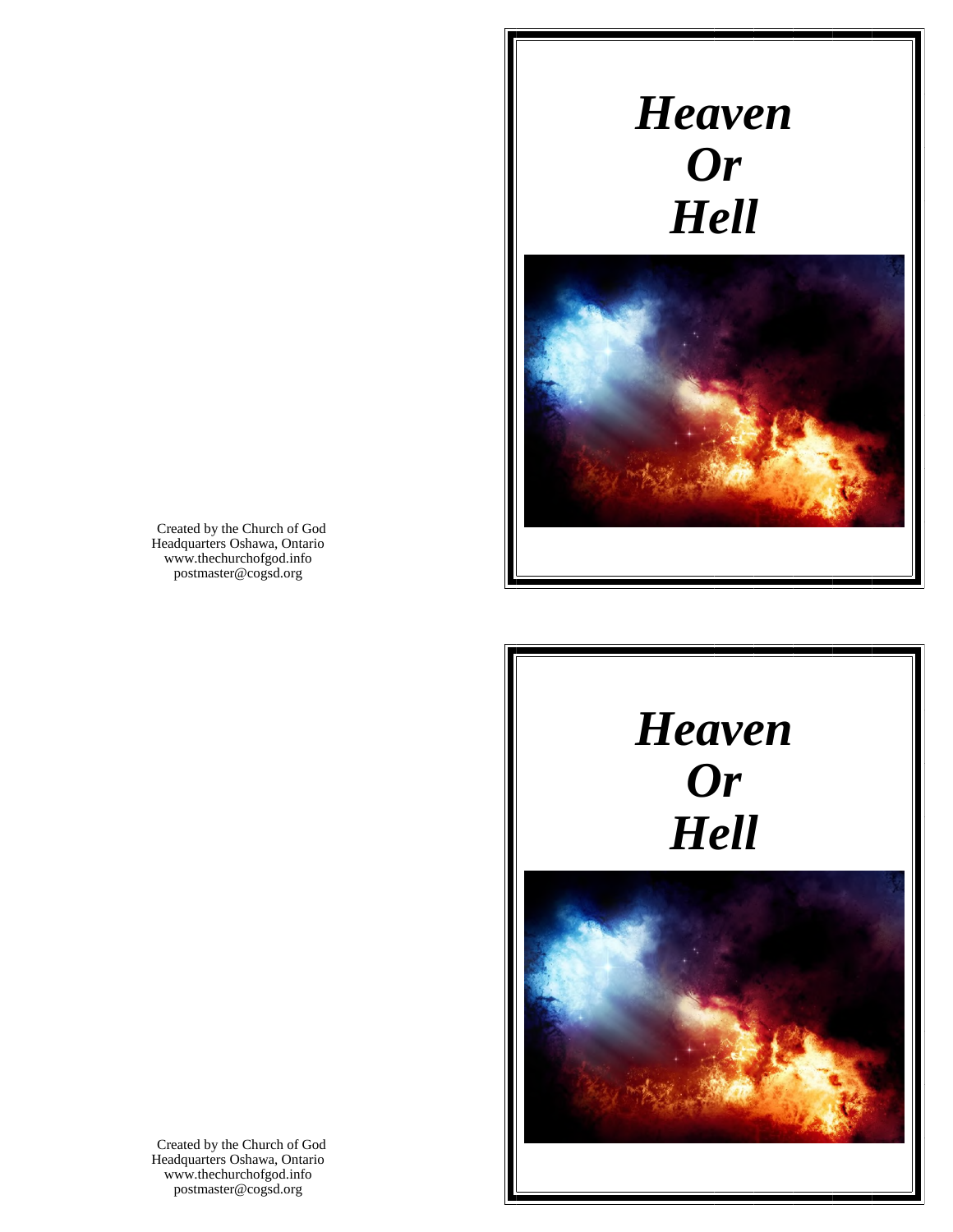*This tract has been created to introduce those who are searching for truth set forth in God's word, and not based on the traditions of men and pagan religions.*

As children of God, we must look for truth in what the scriptures teach us on heaven or hell. The churches teach that when we die, we go to heaven or hell; thereby having immortality after the death of our body. This teaching is not scriptural, in the beginning man was told what the consequence for disobedience was. Genesis 2:16, 17

**Verse 16 And the LORD God commanded the man, saying, Of every tree of the garden thou mayest freely eat:**

**Verse 17 But of the tree of the knowledge of good and evil, thou shalt not eat of it: for in the day that thou eatest thereof thou shalt surely die.**

This statement from God would be untrue if in fact we had immortality through an eternal spirit. Consider the words of the apostle Paul to the Thessalonians.

I Thessalonians 4:15-17

**Verse 15 For this we say unto you by the word of the Lord, that we which are alive** *and* **remain unto the coming of the Lord shall not prevent them which are asleep.**

**Verse 16 For the Lord himself shall descend from heaven with a shout, with the voice of the archangel, and with the trump of God: and the dead in Christ shall rise first:**

## **Verse 17 Then we which are alive** *and* **remain shall be caught up together with them in the clouds, to meet the Lord in the air: and so shall we ever be with the Lord.**

Although this is somewhat abbreviated it shows us that the dead are raised at the coming of Jesus. Then the resurrected righteous along with the living righteous are caught up together to meet our Lord in the air. Let us compare this with Jesus' own account in Matthew

Matthew 24:29-31

*This tract has been created to introduce those who are searching for truth set forth in God's word, and not based on the traditions of men and pagan religions.*

As children of God, we must look for truth in what the scriptures teach us on heaven or hell. The churches teach that when we die, we go to heaven or hell; thereby having immortality after the death of our body. This teaching is not scriptural, in the beginning man was told what the consequence for disobedience was. Genesis 2:16, 17

**Verse 16 And the LORD God commanded the man, saying, Of every tree of the garden thou mayest freely eat:**

**Verse 17 But of the tree of the knowledge of good and evil, thou shalt not eat of it: for in the day that thou eatest thereof thou shalt surely die.**

This statement from God would be untrue if in fact we had immortality through an eternal spirit. Consider the words of the apostle Paul to the Thessalonians.

I Thessalonians 4:15-17

**Verse 15 For this we say unto you by the word of the Lord, that we which are alive** *and* **remain unto the coming of the Lord shall not prevent them which are asleep.**

**Verse 16 For the Lord himself shall descend from heaven with a shout, with the voice of the archangel, and with the trump of God: and the dead in Christ shall rise first:**

**Verse 17 Then we which are alive** *and* **remain shall be caught up together with them in the clouds, to meet the Lord in the air: and so shall we ever be with the Lord.**

Although this is somewhat abbreviated it shows us that the dead are raised at the coming of Jesus. Then the resurrected righteous along with the living righteous are caught up together to meet our Lord in the air. Let us compare this with Jesus' own account in Matthew

Matthew 24:29-31

**Verse 12 And I saw the dead, small and great, stand before God; and the books were opened: and another book was opened, which is the book of life: and the dead were judged out of those things which were written in the books, according to their works.**

**Verse 13 And the sea gave up the dead which were in it; and death and hell delivered up the dead which were in them: and they were judged every man according to their works.**

**Verse 14 And death and hell were cast into the lake of fire. This is the second death.**

**Verse 15 And whosoever was not found written in the book of life was cast into the lake of fire.**

Clearly the scriptures say that both wicked and righteous will be raised in the end time for judgment. Nowhere does it imply that anybody has been in heavenly bliss or hellish torment awaiting the coming of Jesus. All are dead, unconscious of all things until the day of the Lord.

**Verse 12 And I saw the dead, small and great, stand before God; and the books were opened: and another book was opened, which is the book of life: and the dead were judged out of those things which were written in the books, according to their works.**

**Verse 13 And the sea gave up the dead which were in it; and death and hell delivered up the dead which were in them: and they were judged every man according to their works.**

**Verse 14 And death and hell were cast into the lake of fire. This is the second death.**

**Verse 15 And whosoever was not found written in the book of life was cast into the lake of fire.**

Clearly the scriptures say that both wicked and righteous will be raised in the end time for judgment. Nowhere does it imply that anybody has been in heavenly bliss or hellish torment awaiting the coming of Jesus. All are dead, unconscious of all things until the day of the Lord.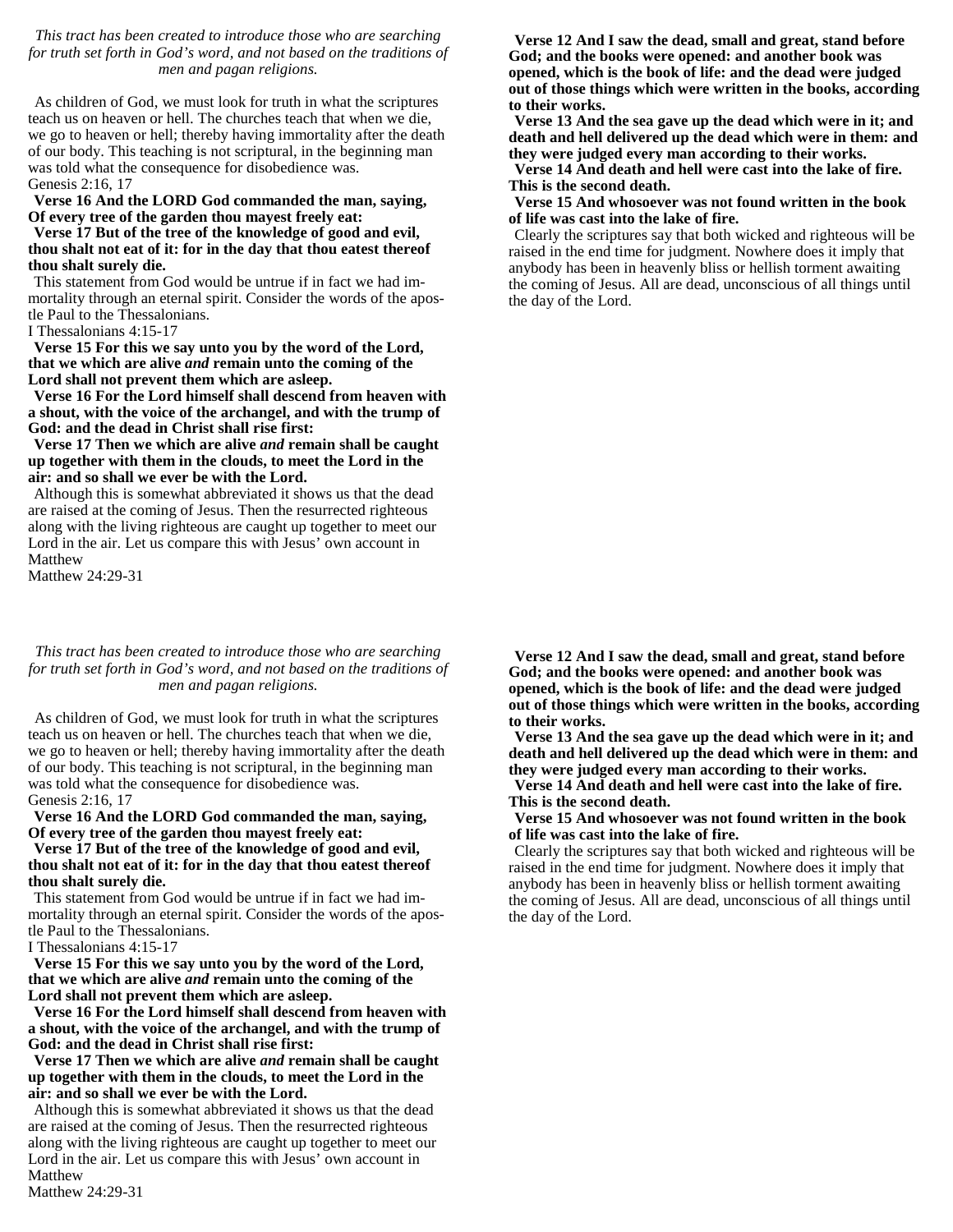**Verse 52 In a moment, in the twinkling of an eye, at the last trump: for the trumpet shall sound, and the dead shall be raised incorruptible, and we shall be changed.**

**Verse 53 For this corruptible must put on incorruption, and this mortal must put on immortality.**

**Verse 54 So when this corruptible shall have put on incorruption, and this mortal shall have put on immortality, then shall be brought to pass the saying that is written, Death is swallowed up in victory.**

**Verse 55 O death, where is thy sting? O grave, where is thy victory?**

The testimony by Paul in these two readings is to preach that we ascend into heaven at death is to make void the testimony of the resurrection of Jesus the Christ. To make the point of why it is against the true resurrection of Jesus is found in John. John 20:17

## **Verse 17 Jesus saith unto her, Touch me not; for I am not yet ascended to my Father: but go to my brethren, and say unto them, I ascend unto my Father, and your Father; and** *to* **my God, and your God.**

This statement by Jesus tells us that he had not gone to heaven; but that he had been dead now for three days and then was resurrected. Jesus says "Touch me not; for I am not yet ascended to my Father". He was only going to ascend to our heavenly Father after his resurrection. He also teaches that both living and dead are changed at resurrection; which discredits the teaching of men who say we ascend into heaven at death and that there is no change until the resurrection. Finally let us look at what the last book of the Bible has to say.

Revelations 20:11-15

**Verse 11 And I saw a great white throne, and him that sat on it, from whose face the earth and the heaven fled away; and there was found no place for them.**

**Verse 52 In a moment, in the twinkling of an eye, at the last trump: for the trumpet shall sound, and the dead shall be raised incorruptible, and we shall be changed.**

**Verse 53 For this corruptible must put on incorruption, and this mortal must put on immortality.**

**Verse 54 So when this corruptible shall have put on incorruption, and this mortal shall have put on immortality, then shall be brought to pass the saying that is written, Death is swallowed up in victory.**

**Verse 55 O death, where is thy sting? O grave, where is thy victory?**

The testimony by Paul in these two readings is to preach that we ascend into heaven at death is to make void the testimony of the resurrection of Jesus the Christ. To make the point of why it is against the true resurrection of Jesus is found in John. John 20:17

## **Verse 17 Jesus saith unto her, Touch me not; for I am not yet ascended to my Father: but go to my brethren, and say unto them, I ascend unto my Father, and your Father; and** *to* **my God, and your God.**

This statement by Jesus tells us that he had not gone to heaven; but that he had been dead now for three days and then was resurrected. Jesus says "Touch me not; for I am not yet ascended to my Father". He was only going to ascend to our heavenly Father after his resurrection. He also teaches that both living and dead are changed at resurrection; which discredits the teaching of men who say we ascend into heaven at death and that there is no change until the resurrection. Finally let us look at what the last book of the Bible has to say.

Revelations 20:11-15

**Verse 11 And I saw a great white throne, and him that sat on it, from whose face the earth and the heaven fled away; and there was found no place for them.**

**Verse 29 Immediately after the tribulation of those days shall the sun be darkened, and the moon shall not give her light, and the stars shall fall from heaven, and the powers of the heavens shall be shaken:**

**Verse 30 And then shall appear the sign of the Son of man in heaven: and then shall all the tribes of the earth mourn, and they shall see the Son of man coming in the clouds of heaven with power and great glory.**

**Verse 31 And he shall send his angels with a great sound of a trumpet, and they shall gather together his elect from the four winds, from one end of heaven to the other.**

Paul's account is fully supported by what our Lord Jesus told us of those last days. He would be coming on a cloud and the saints are gathered from all over the world to meet Jesus. We will now look for other scriptures to support this. The first message the Apostle Peter gave to the New Testament church is that David was still in his grave and that his testimony was of the resurrection of Jesus the Christ.

Acts 2:25-31

**Verse 25 For David speaketh concerning him, I foresaw the Lord always before my face, for he is on my right hand, that I should not be moved:**

**Verse 26 Therefore did my heart rejoice, and my tongue was glad; moreover also my flesh shall rest in hope:**

**Verse 27 Because thou wilt not leave my soul in hell, neither wilt thou suffer thine Holy One to see corruption.**

**Verse 28 Thou hast made known to me the ways of life; thou shalt make me full of joy with thy countenance.**

**Verse 29 Men and brethren, let me freely speak unto you of the patriarch David, that he is both dead and buried, and his sepulchre is with us unto this day.**

**Verse 30 Therefore being a prophet, and knowing that God had sworn with an oath to him, that of the fruit of his loins, according to the flesh, he would raise up Christ to sit on his** 

**Verse 29 Immediately after the tribulation of those days shall the sun be darkened, and the moon shall not give her light, and the stars shall fall from heaven, and the powers of the heavens shall be shaken:**

**Verse 30 And then shall appear the sign of the Son of man in heaven: and then shall all the tribes of the earth mourn, and they shall see the Son of man coming in the clouds of heaven with power and great glory.**

**Verse 31 And he shall send his angels with a great sound of a trumpet, and they shall gather together his elect from the four winds, from one end of heaven to the other.**

Paul's account is fully supported by what our Lord Jesus told us of those last days. He would be coming on a cloud and the saints are gathered from all over the world to meet Jesus. We will now look for other scriptures to support this. The first message the Apostle Peter gave to the New Testament church is that David was still in his grave and that his testimony was of the resurrection of Jesus the Christ.

Acts 2:25-31

**Verse 25 For David speaketh concerning him, I foresaw the Lord always before my face, for he is on my right hand, that I should not be moved:**

**Verse 26 Therefore did my heart rejoice, and my tongue was glad; moreover also my flesh shall rest in hope:**

**Verse 27 Because thou wilt not leave my soul in hell, neither wilt thou suffer thine Holy One to see corruption.**

**Verse 28 Thou hast made known to me the ways of life; thou shalt make me full of joy with thy countenance.**

**Verse 29 Men and brethren, let me freely speak unto you of the patriarch David, that he is both dead and buried, and his sepulchre is with us unto this day.**

**Verse 30 Therefore being a prophet, and knowing that God had sworn with an oath to him, that of the fruit of his loins, according to the flesh, he would raise up Christ to sit on his**